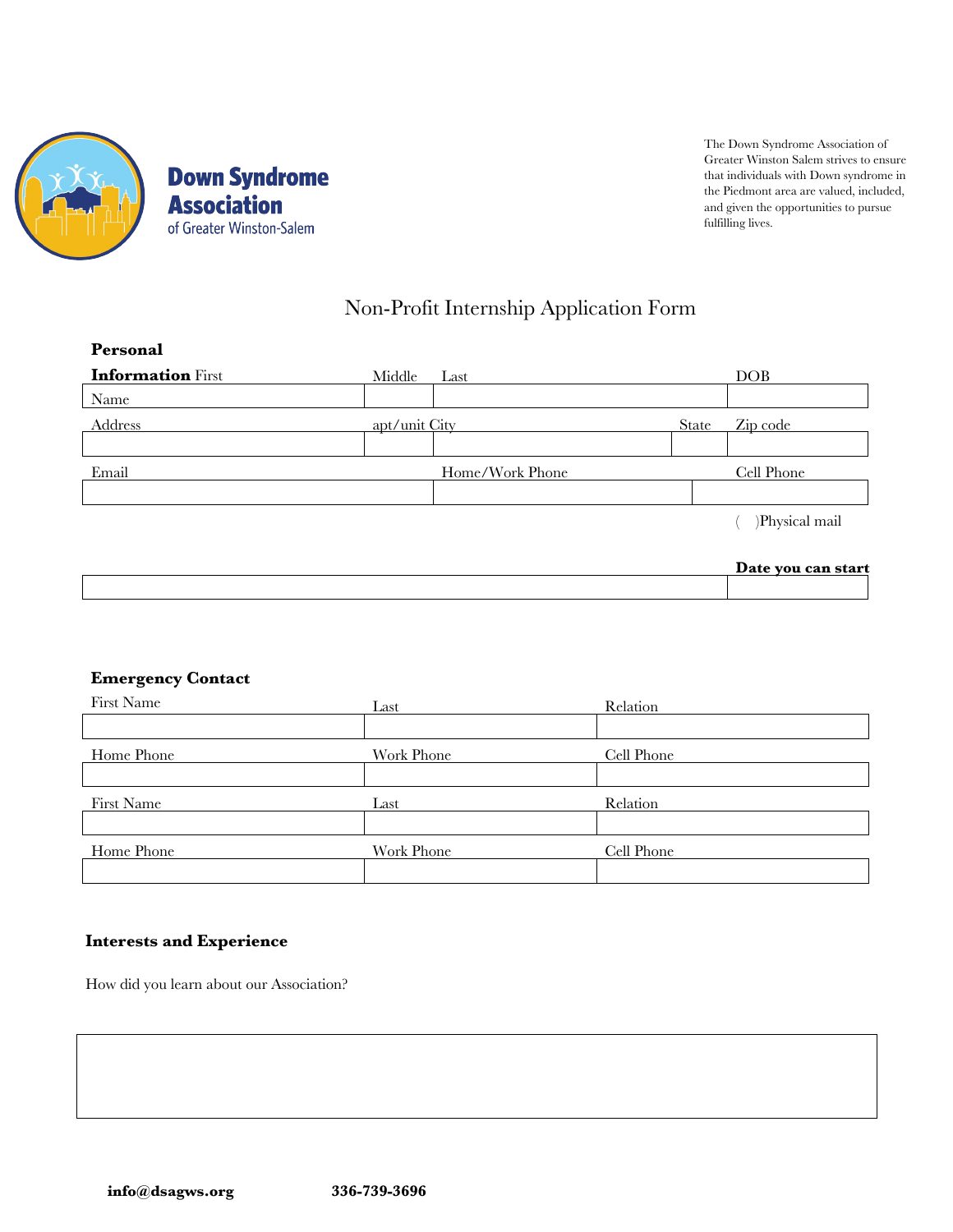

**Down Syndrome Association** of Greater Winston-Salem

The Down Syndrome Association of Greater Winston Salem strives to ensure that individuals with Down syndrome in the Piedmont area are valued, included, and given the opportunities to pursue fulfilling lives.

Please describe your special skills and/or interests:

#### Check all that apply:

| ) Administrative Tasks    | <b>Communications</b>    | Technology (list:             | Arts and Crafts          |
|---------------------------|--------------------------|-------------------------------|--------------------------|
| Bookkeeping/Accounting    | Fundraising              | <b>Exhibits Installation</b>  | Customer Service         |
| Computer input/data entry | Graphic Design           | <b>Exhibits Maintenance</b>   | ) Greeting/Ushering      |
| Filing                    | Marketing and Promotions | Event Design/Decoration       | ) Mentoring Advocates    |
| ) Phone/System Support    | Public Relations         | Sewing                        | )Public Speaking         |
| Typing                    | Recruiting/Training      | Video Editing                 | Teaching (age group      |
| Word Processing           | Web Development/Design   | Policy and Procedure Creation | ) Childcare/baby sitting |

Are there any skills or interests you would like to develop?

Why do you want to intern at DSA of GWS?

Have you had prior internship experience? If yes, describe:

Are you currently volunteering at another organization? If yes, what do you do there?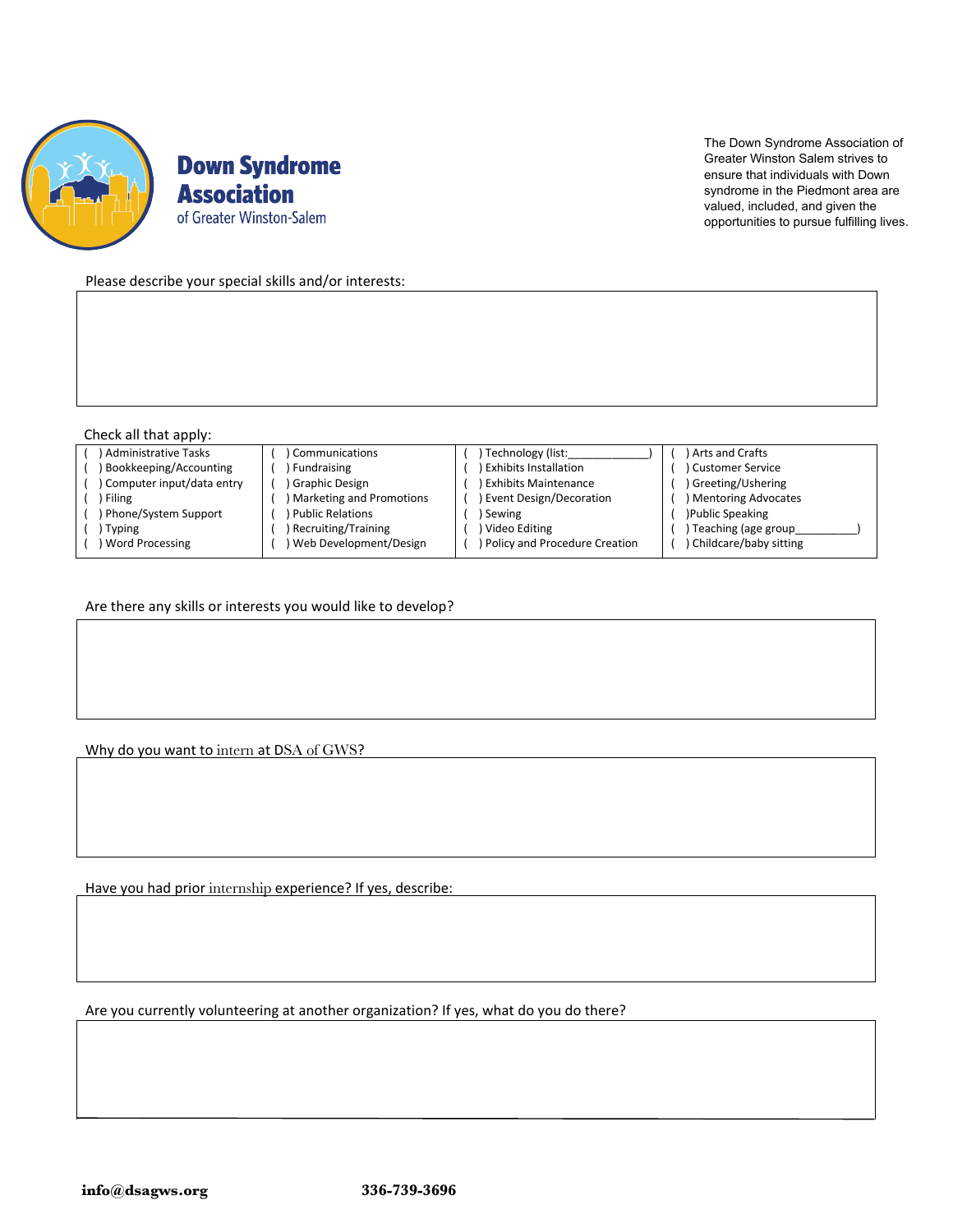

**Down Syndrome Association** of Greater Winston-Salem

The Down Syndrome Association of Greater Winston Salem strives to ensure that individuals with Down syndrome in the Piedmont area are valued, included, and given the opportunities to pursue fulfilling lives.

٦

Have you ever been convicted of a crime (felony or misdemeanor) other than a minor traffic violation?  $($ ) Yes  $($ ) No

Do you currently have a valid driver's license?  $( )$  Yes  $( )$  No

## **References**

Г

|                          |  | Please list two people other than a relative who would be willing to serve as a personal |  |
|--------------------------|--|------------------------------------------------------------------------------------------|--|
| $\overline{\phantom{a}}$ |  |                                                                                          |  |

| <b>reference.</b> First and last name | Phone | Email |
|---------------------------------------|-------|-------|
|                                       |       |       |
| First and last name                   | Phone | Email |
|                                       |       |       |

## **Availability**

| Davs             | Mondav         | Tuesdav        | Wednesday      | Thursdav       | Fridav         | Saturday       |
|------------------|----------------|----------------|----------------|----------------|----------------|----------------|
|                  | Morning 8-11   | Morning 8-11   | Morning 8-11   | Morning 8-11   | Morning 8-11   | Morning 8-11   |
| Hours available  | Afternoon 12-4 | Afternoon 12-4 | Afternoon 12-4 | Afternoon 12-4 | Afternoon 12-4 | Afternoon 12-4 |
|                  | Evening 5-9    | Evening 5-9    | Evening 5-9    | Evening 5-9    | Evening 5-9    | Evening 5-9    |
| Number of        |                |                |                |                |                |                |
| hours<br>per day |                |                |                |                |                |                |

## **Internship Agreement**

## **I agree to serve as an intern and commit to the following:**

- 1. To perform my internship duties to the best of my ability and to respect those we serve.
- 2. All internships are unpaid.
- 3. To adhere to DSA of GWS rules and procedures, including record keeping requirements and confidentiality of agency and client information.
- 4. To meet time and duty commitment, or to provide adequate notices so that alternate arrangements can be made.
- 5. To maintain open communication with my supervisor or volunteer coordinator regarding any issues or concerns.

**Intern Signature:** The contract of the contract of the contract of the contract of the contract of the contract of the contract of the contract of the contract of the contract of the contract of the contract of the contra